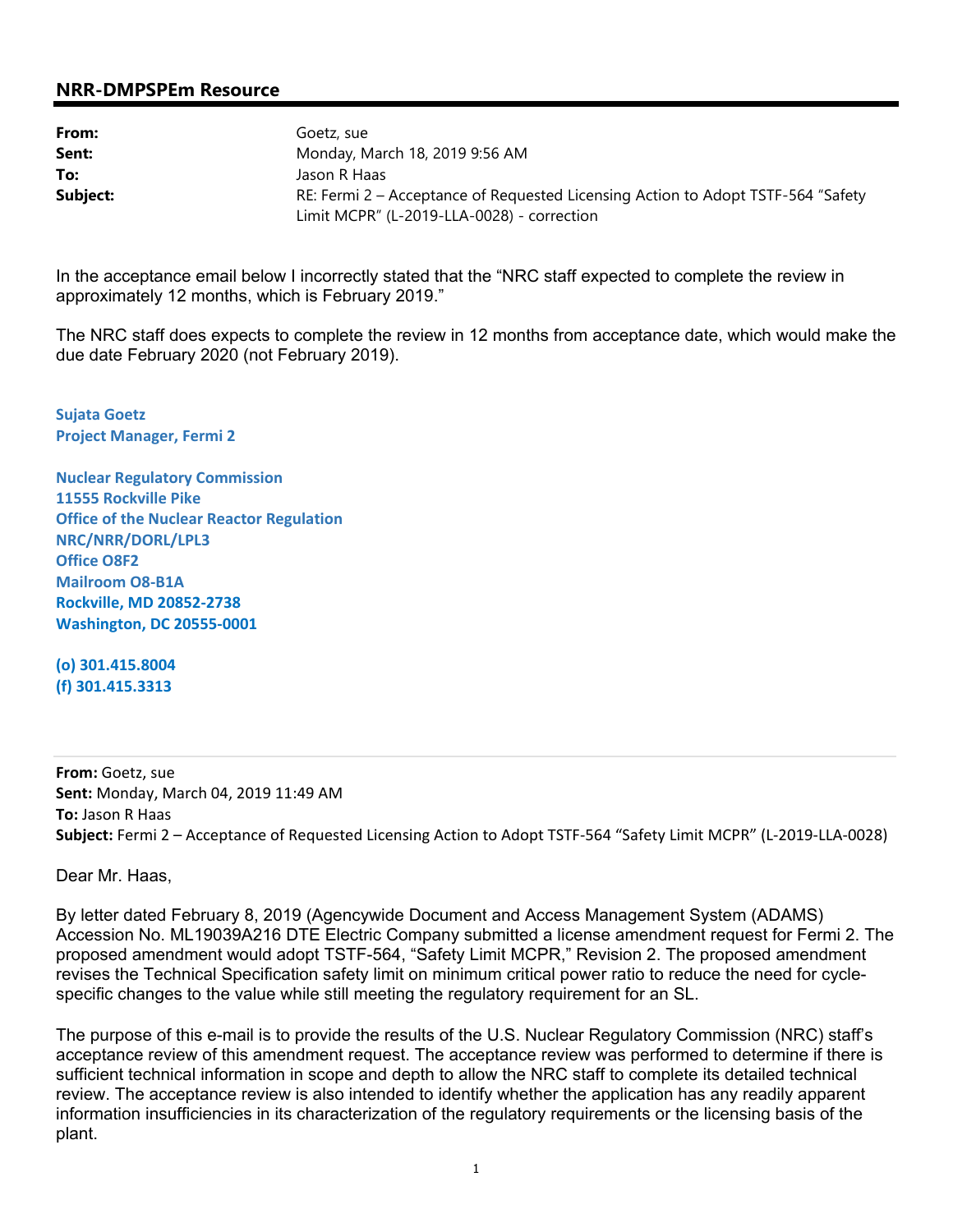The NRC staff has reviewed your application and concluded that it does provide technical information in sufficient detail to enable the NRC staff to complete its detailed technical review and make an independent assessment regarding the acceptability of the proposed amendment in terms of regulatory requirements and the protection of public health and safety and the environment. Given the lesser scope and depth of the acceptance review as compared to the detailed technical review, there may be instances in which issues that impact the NRC staff's ability to complete the detailed technical review are identified despite completion of an adequate acceptance review. If additional information is needed, you will be advised by separate correspondence.

Based on the information provided in your submittal, the NRC staff has estimated that this licensing request will take approximately 200 hours to complete. The NRC staff expects to complete this review in approximately 12 months, which is February 2019. If there are emergent complexities or challenges in our review that would cause changes to the initial forecasted completion date or significant changes in the forecasted hours, the reasons for the changes, along with the new estimates, will be communicated during the routine interactions with the assigned project manager.

These estimates are based on the NRC staff's initial review of the application and they could change, due to several factors including requests for additional information, unanticipated addition of scope to the review, and review by NRC advisory committees or hearing-related activities. Additional delay may occur if the submittal is provided to the NRC in advance or in parallel with industry program initiatives or pilot applications.

If you have any questions, please contact me.

**Sujata Goetz Project Manager, Fermi, Unit 2** 

**Nuclear Regulatory Commission 11555 Rockville Pike Office of the Nuclear Reactor Regulation NRC/NRR/DORL/LPL3 Office O8F2 Mailroom O8-B1A Rockville, MD 20852-2738 Washington, DC 20555-0001** 

**(o) 301.415.8004 (f) 301.415.3313**